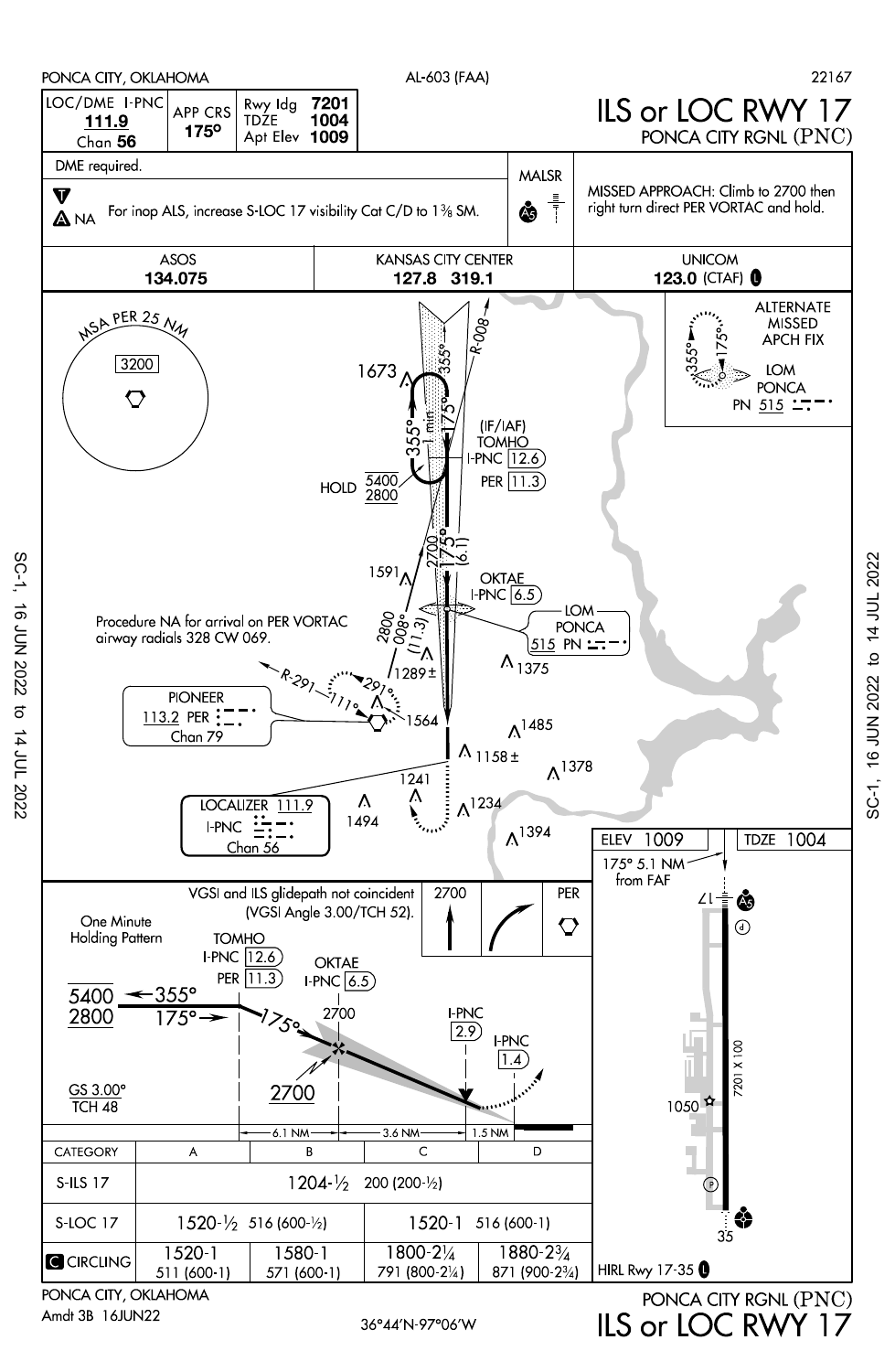

Amdt 1B 16JUN22

SC-1, 16 JUN 2022 to 14 JUL 2022

 $\sigma$ 

14 JUL 2022

**16 JUN 2022** 

 $SC-1$ ,

36°44'N-97°06'W RNAV (GPS) RWY 17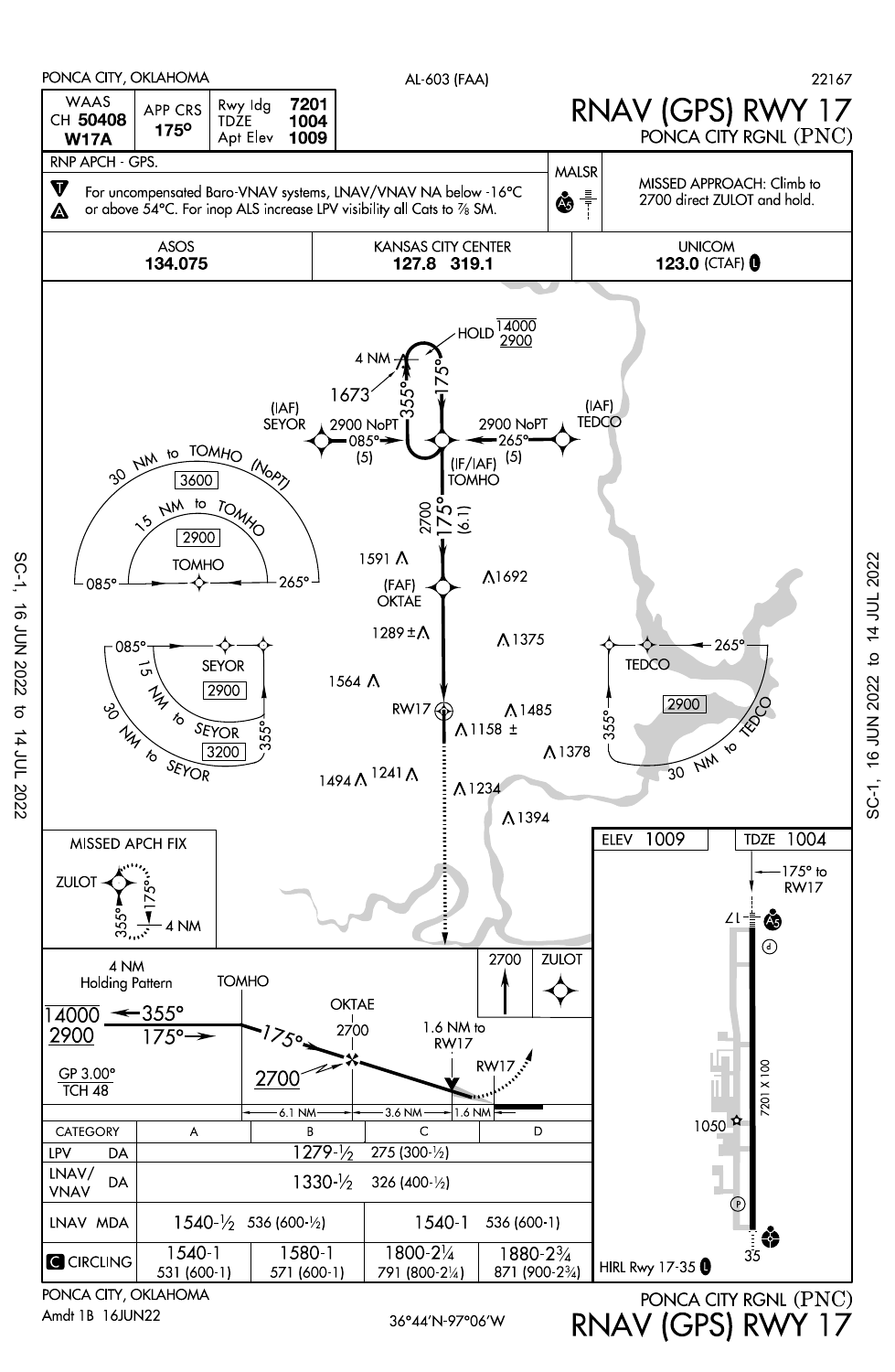

Amdt 1A 09SEP21

SC-1, 16 JUN 2022 to 14 JUL 2022

 $\vec{\sigma}$ 

14 JUL 2022

16 JUN 2022

 $SC-1$ ,

PONCA CITY, OKLAHOMA<br>PONCA CITY RGNL (PNC) RNAV (GPS) RWY 35

36°44'N-97°06'W